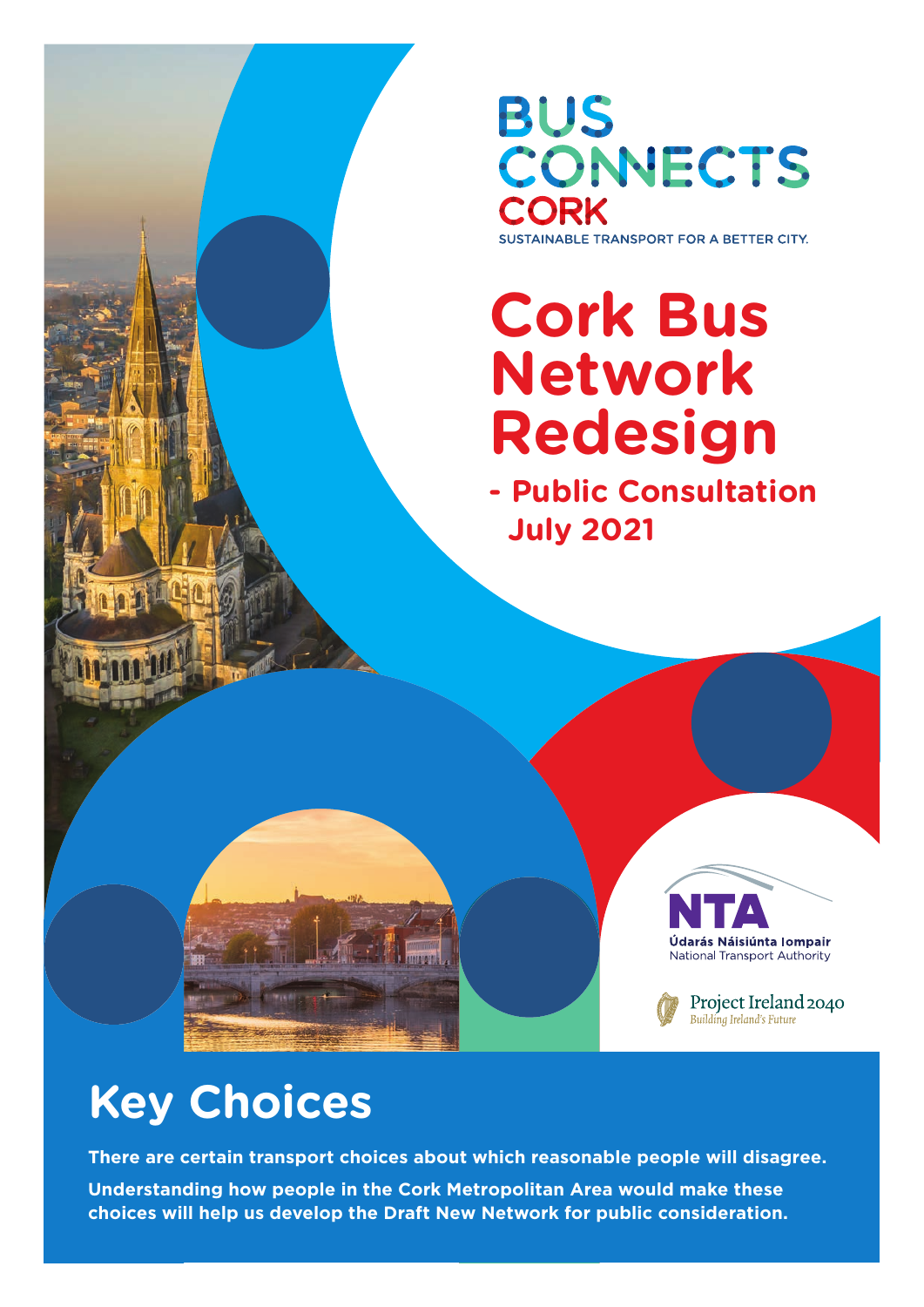## **Questions**

### 1. Appetite for change

How much change is desirable and tolerable, given changes benefitting the larger population will be disruptive to some people? We can make most peoples' journeys faster and better by changing the network, but it is not possible to make it better for every person nor for every current user.

People have built habits around the existing bus network. Any changes, no matter how beneficial, will be inconvenient for some people. Possible inconveniences include having to walk a little further, or having to change buses for trip on which it's not required now. **Should network changes that improve service for most people be considered, despite inconvenience to some people?**

*Give your opinion on a scale from 1 (no existing bus users should be inconvenienced in any way) to 5 (we should design a network that provides maximum benefits to large numbers of people, regardless of the inconvenience to some existing users).*

| 1 (Minimise inconvience) |
|--------------------------|
| 2                        |
| 3                        |
| 4                        |
| 5 (Maximise benefit)     |
| Not Sure                 |

### 2. Defining "success" for the Cork bus network

What would it mean for a new Cork bus network to be "successful" in your opinion? Some public transport goals are in tension with one another, and within a limited budget we cannot maximise the pursuit of every goal at once. Your input on some of the goals that trade-off against one another can help us prioritise.

#### *Which of these goals are most important in the design of the Cork Metropolitan Area bus network? (Select two.)*

| High patronage - Large numbers of people<br>using transport.                                                                                                                                                                       |
|------------------------------------------------------------------------------------------------------------------------------------------------------------------------------------------------------------------------------------|
| Reducing vehicle travel and carbon emissions - Fewer people traveling<br>fewer kilometers by car, with the resulting reduction in harmful emissions.                                                                               |
| Inclusion of people with severe needs or disadvantages<br>- Provision of bus routes that help people in situations of<br>disadvantage be independent and participate in society.                                                   |
| Inclusion of all developed areas - Provision of transport in all developed<br>parts of the Cork Metropolitan Area, regardless of the needs of people in<br>each area and needs of people in each area and regardless of patronage. |
| In the set of the contract of the contract of $\alpha$ . It is a contract of the contract of the contract of the contract of the contract of the contract of the contract of the contract of the contract of the contract of the   |

Limiting congestion - Continued growth of Cork's population and economy without more growth in congestion.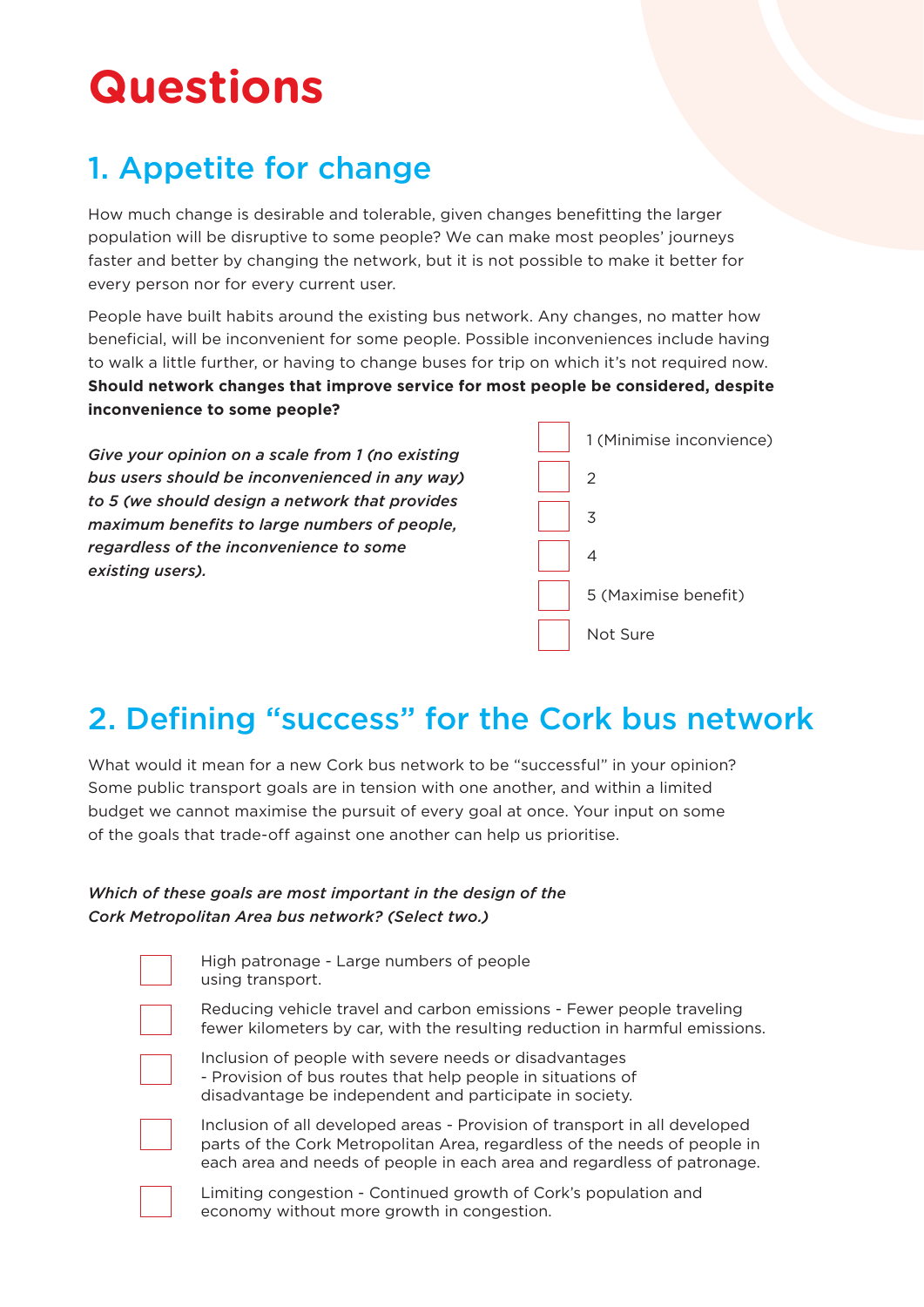### 3. Designing for short walks or short waits

Focusing service on key corridors to make some routes more frequent can actually make people's trips faster, despite requiring longer walks. This increases access to opportunity within a reasonable travel time, gets people where they are going sooner, and typically leads to higher patronage.



### 4. Interchange vs complexity

There is a trade-off between interchange and complexity that arises in many transport networks. The more a transport network is designed to avoid interchange, the more complex it will be, and the poorer the frequency of many routes.

While we would all prefer a one-seat ride instead of waiting for a second bus, such a system would spread service thin, make routes less frequent and thereby make the entire network less useful. Even with increased service, there is a limit to how many routes can run at high frequency if avoiding interchange remains important.

#### Free interchange

Note that as part of the BusConnects improvements to transport fares, the additional charge to interchange will be eliminated in Cork. Other improvements will also be made that make interchange less unpleasant, such as better bus stops and shelters and better bus reliability. Once interchange is free, should the network still be designed to help people avoid it?

#### *If some additional interchange would result in greater access and faster journeys for most people, would that be worthwhile?*

Less interchange is so important to me that I am willing to accept poorer frequencies, long journey times and a more complex network.

No preference.

Higher frequencies, faster journeys or a simpler network are so important to me that I am willing to accept more interchange.

I'm not sure.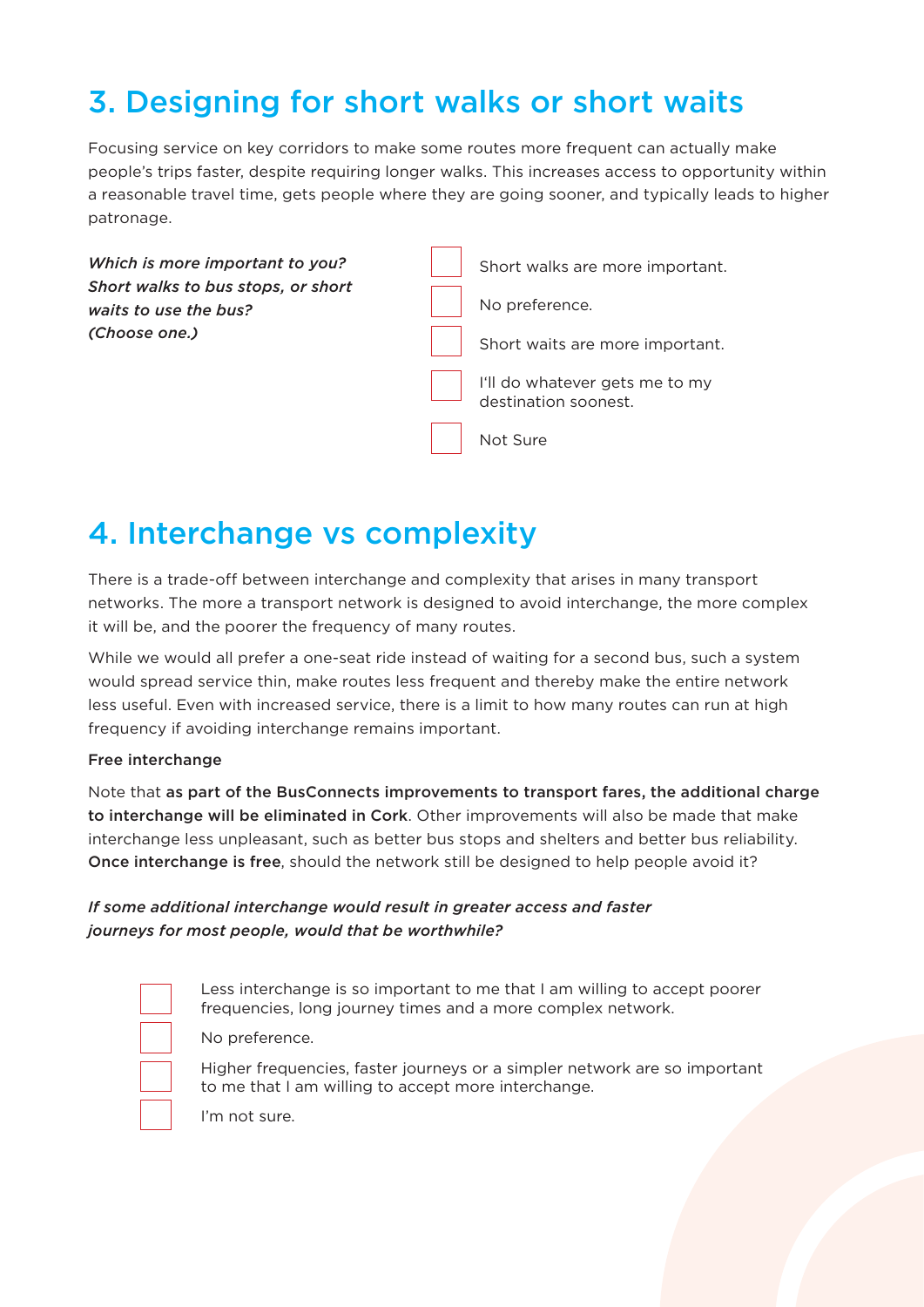### 5. Tell us about you

Please take a moment to answer the following questions to help us understand if we are reaching arepresentative cross section of the public.



#### *How old are you? (Check one.)*

Blarney



#### Thank you for taking part in our survey. Please post your completed questionnaire to:

Cork Bus Network Redesign Public Consultation National Transport Authority Dún Scéine Harcourt Lane Dublin 2 D02 WT20

Closing date 21st July 2021

Tower